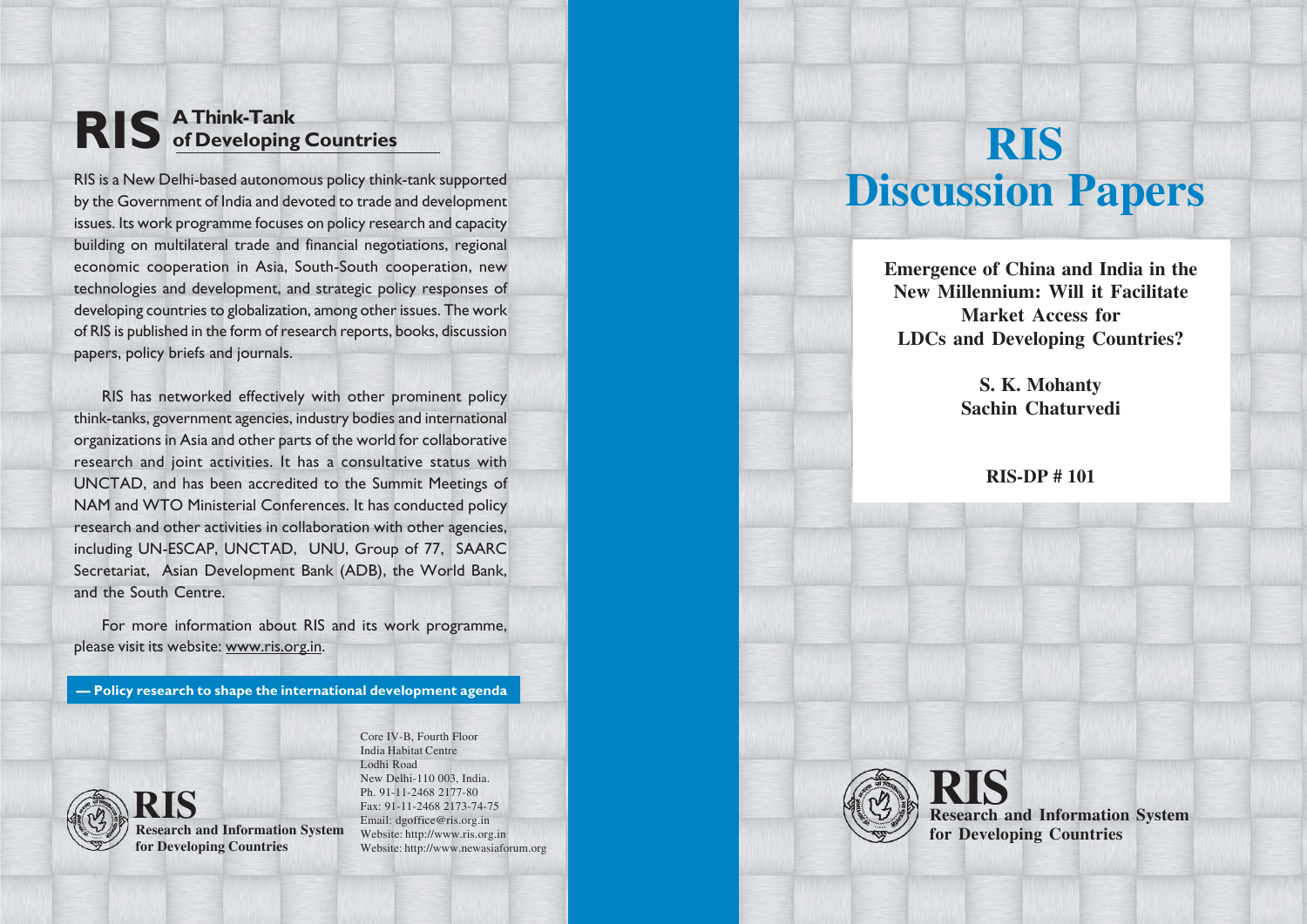**Emergence of China and India in the New Millennium: Will it Facilitate Market Access for LDCs and Developing Countries?**

> **S. K. Mohanty Sachin Chaturvedi**

> > **RIS-DP # 101**

**November 2005**

Research and Information System<br>for Developing Countries **Core IV-B, Fourth Floor, India Habitat Centre Lodhi Road, New Delhi – 110 003 (India) Tel: +91-11-2468 2177/2180; Fax: +91-11-2468 2173/74 Email: dgoffice@ris.org.in**

**RIS Discussion Papers intend to disseminate preliminary findings of the research carried out within the framework of institute's work programme. The feedback and comments may be directed to the author(s). RIS Discussion Papers are available at www.ris.org.in**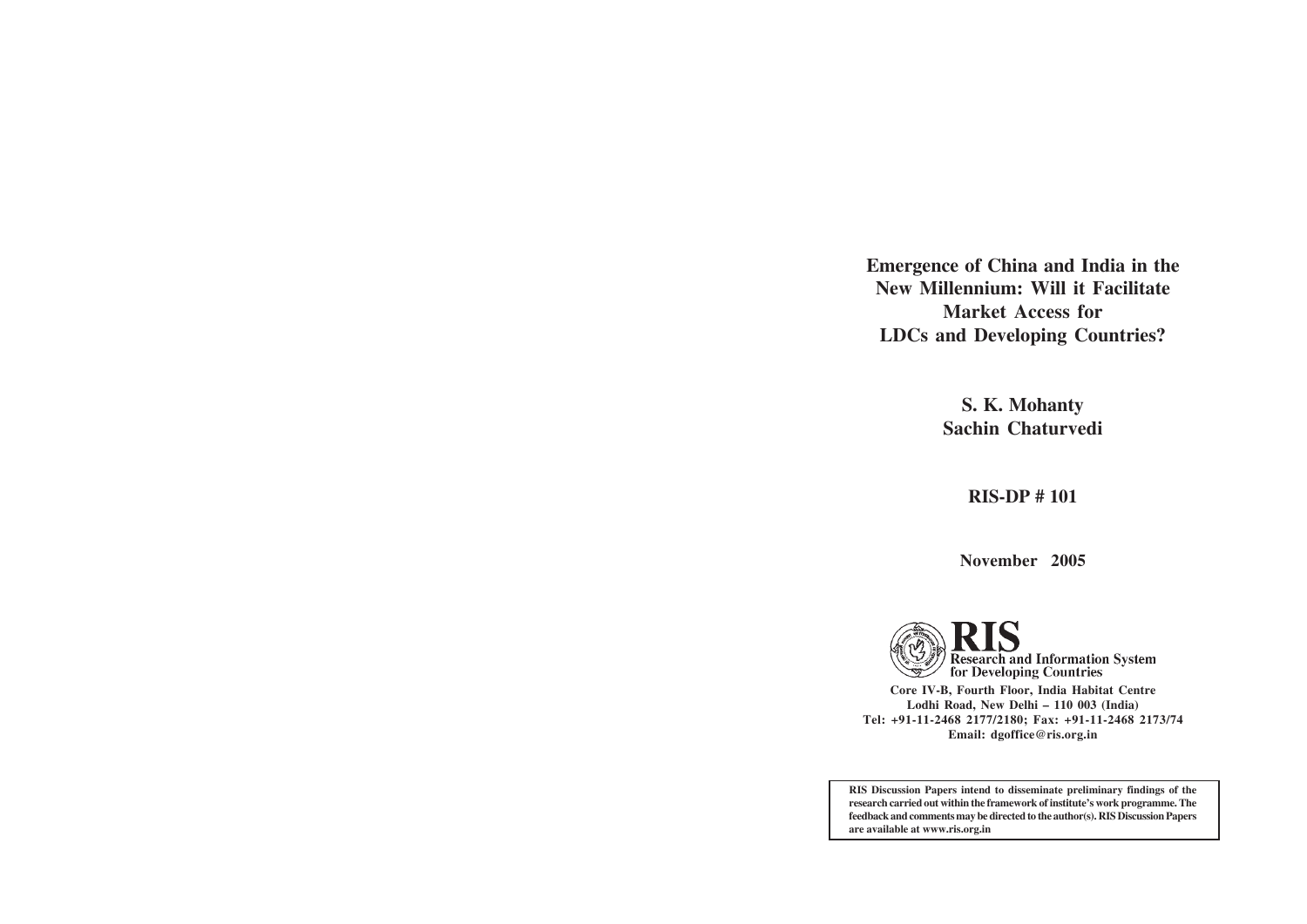**Emergence of China and India in the New Millennium: Will it Facilitate Market Access for LDCs and Developing Countries?**

> **S.K. Mohanty\* Sachin Chaturvedi\***

*Abstract:* China and India have emerged as highly dynamic economies in recent years. In the Asian region their growth and economic expansion has generated its own complementarities. The paper has empirically shown that surge in the exports of these two countries have significantly contributed to their overall economic growth. Towards this end, both the countries have relied on LDCs and developing countries for their imports and on markets of industrialised economies for exports. The import dependence of India and China is mostly on the industrial intermediate sector, which is critical for their exports. It is advantageous for LDCs and developing countries to closely tie up with these growing economies to get in to their fast expanding markets, but the process is not automatic. Developing countries, particularly LDCs, have to adopt long term strategies to concretise their economic relationship with these two countries to secure persistent market access. Supply and technology constraints in LDCs and other countries may be addressed explicitly, and relevance of these two countries as suppliers of FDI and technology is examined. India and China have made steady progress in frontier technologies such as ICT and biotechnology, and they may provide easy access to these technologies to LDCs and other developing countries.

#### **I. Introduction**

The growth in resilient economy of Asia led by China and increasingly shared by India is a process attracting huge international attention. Chinese exports of mass production items have caused serious concern; and some studies have predicted that this might contribute to recession in the US.<sup>1</sup> In

Fellow, RIS. Email: skmohanty@ris.org.in

<sup>\*\*</sup> Fellow, RIS. Email: sachin@ris.org.in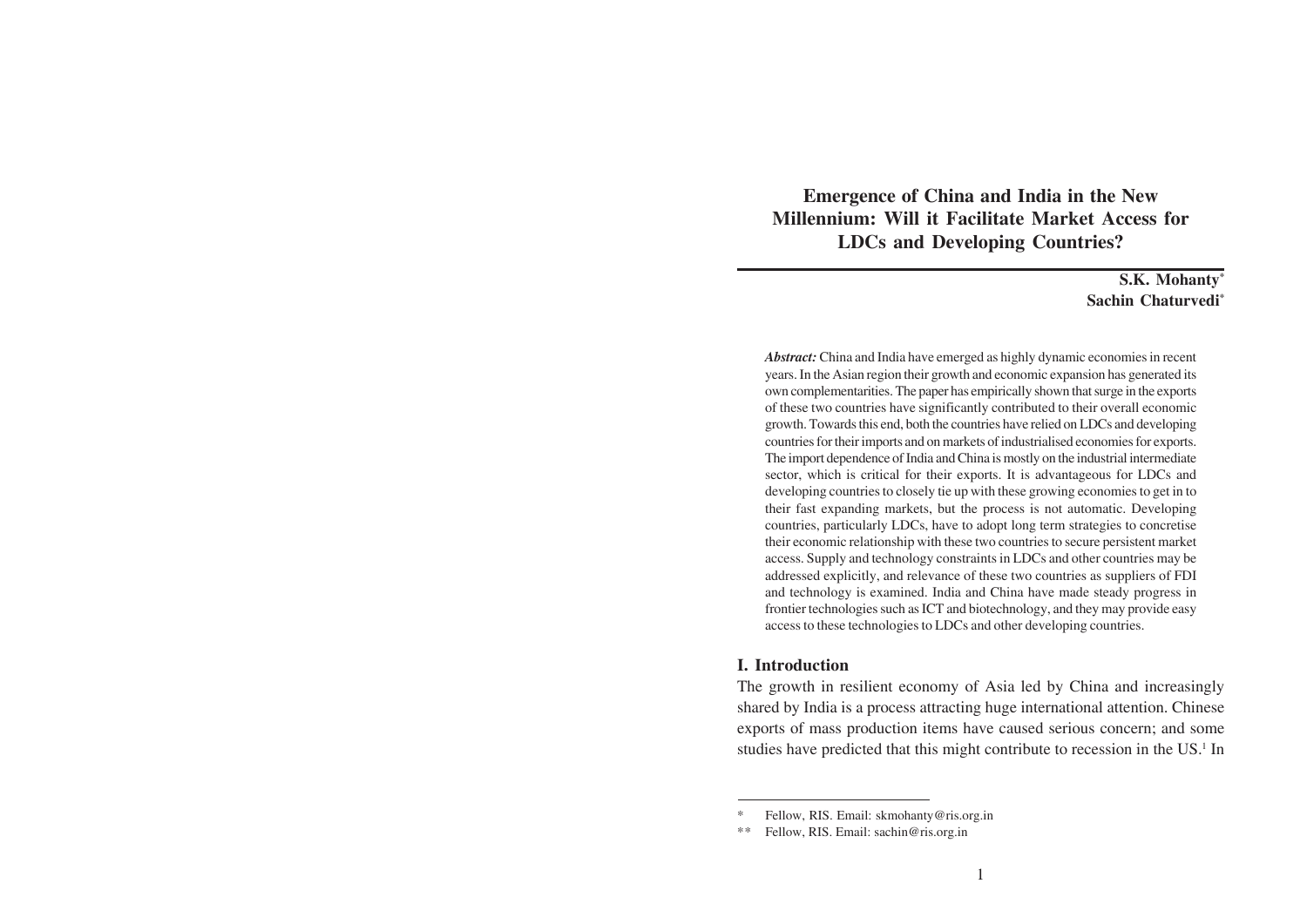contrast to this negative perspective, the focus in the Asian region has been on the opportunities for economic and financial integration and the possible strategies to tap them<sup>2</sup>. The expansion of these two economies may be compared with the growth of economies in the European Union. It may be noted that integration of the European Union has immensely benefited Member countries, and some of the slow growing economies have gained strength from the regional arrangement.

The rapid growth of China and India offers great opportunities to other developing countries, Both countries have significantly liberalised their trade regimes in recent years, providing access to developing countries including to the least developed economies (LDCs). As these two countries have increased their exports, their requirements for intermediate imports have also risen significantly. There are also efforts to expand investments in innovation and to involve other countries in the production of high technology goods. In this paper some of these issues are being analyzed. Section II presents broad macro-economic facts about China and India while section III presents their trade relations and complementarities with other developing countries. Innovation and technology related issues are discussed in section IV. The Conclusions are drawn in the last section.

## **II. Emergence of Sino-Indian Economy: Basic Parameters**

China's growth surge started in the late 1970s and India's in the early 1990s. In the early 1990s, the combined size of the Indian and Chinese economies was US\$ 681 billion in constant international dollar terms in 1990.<sup>3</sup> The collective size of their economies was larger than combined size of some of the smaller economies of Europe such as Iceland, Luxemburg, Portugal, Finland, Greece, Denmark, Austria and Belgium. Due to rapid growth, the combined size of China and India in 2003 was relatively larger, and comparable with combined economy of the aforesaid countries as well as Sweden, Netherlands and Spain. In fact, the size of the two economies in 2003 was larger than any single economy in the world other than the US. By comparison with larger EU economies, the combined size of China and India economy was larger than Spain but smaller than that of Italy in 1990 (Figure 1). By 2003, it had surpassed the sizes of all large economies of the EU such as Italy, France, the UK, and Germany.

The Chinese economy is two and half times larger than that of India and is growing more rapidly. During the period 2001-03, Chinese economy rose at the rate of 8.4 per cent per annum whereas India expanded at the 0 50 100 1500 2000 1990 1991 1992 1993 1994 1995 1996 1997 1998 1999 2000 2001 2002 2003 **\$US billion (constant prices)** Sweden - - D- - Netherlands - B- - Spain - - - - - - Italy France - Chited Kingdom - Germany - India-China

rate of 6 per cent. In both cases, rapid growth has been sustained for a number of years and has occurred in a stable environment, with low rates of inflation. Relatively speaking the Chinese economy is much more integrated with the global economy than India. During the period 2001-03, the proportion of the traded sector in GDP was 56.5 per cent for China and 29.6 per cent for India.

Savings and investment ratios in China have shown a much more impressive increase than in India – almost double during the same period. However, the efficiency with which these savings have been utilized has been far higher in India, and much investment appears to have been wasted in China. During the period 2001-03, the average total savings ratio of China (including FDI) was 53 per cent of GDP and the economy grew at an average rate of 8.4 per cent per annum. By contrast, India grew at a rate of 6.0 per cent during the same period with the corresponding savings rate (including FDI) of just 22.4 per cent.



#### **Figure 1: China, India and the larger EU economies**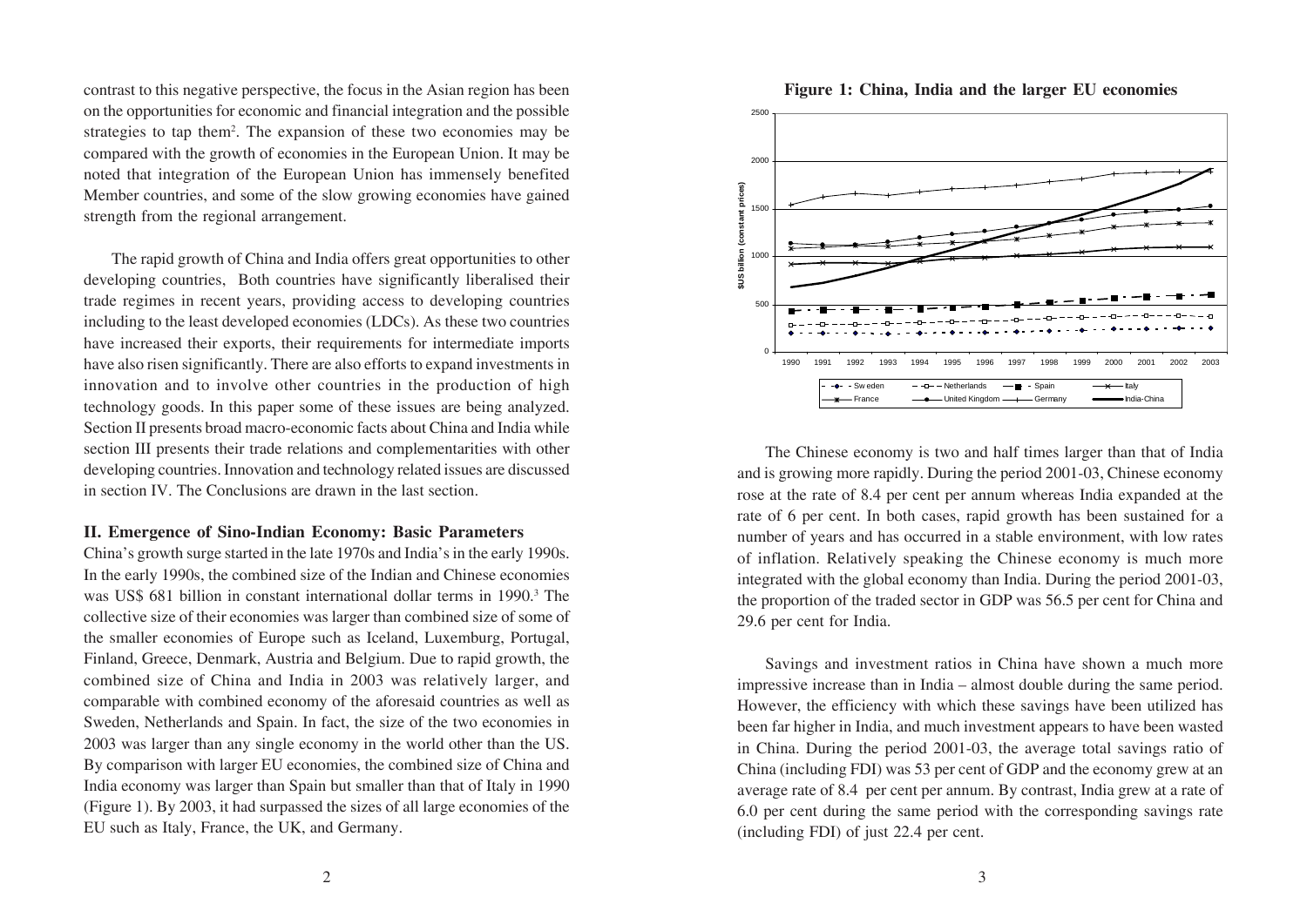With sustained economic reforms, the credibility of the economies has improved, resulting in significant inflows of FDI, which has contributed further to savings ratios of both the countries.

# **III. Trade Complementarities with Developing Countries and LDCs**

**Trade aggregates**

During the last two decades, industrialisation in China and India was mostly spurred by the external sector. With deeper levels of economic liberalisation, industrial sectors are thrown open to competition with domestic as well as foreign firms. The export of mass-produced manufactures has led to the efficiency-enhancing restructuring of industries in both economies. With the surge in the demand in both export and domestic markets, industries at home have gradually streamlined their import requirements. As a result, China and India have restructured their sources of imports and exports over a period of time. In general, they have used developed countries' market for their export destination whereas their dependence has gone up for imports from other developing countries (see below).

However, there have been differences between China and India. Between 1985-94 and 1995-2004, the share of Chinese exports going to developed economies has risen from 40 per cent to 54.7 per cent, whereas that of India has declined from 59.5 per cent to 52.4 per cent (Table 1). It is important to note that average decadal growth rates of Indian exports to developing countries have increased from 12.2 per cent during 1985-94 to 16.5 per cent during 1995-2004, whereas similar rates for developed countries have declined from 13.6 per cent to 8.9 per cent during the corresponding periods. Though China has maintained a higher export rate with developed countries as compared to developing countries during both the decades, the broad trends in export growth rates have been similar to that of India.

Both China and India have shown their increased import dependence on developing countries by switching their sources of imports from developed to developing countries (Table 1). Between the periods 1985-94 and 1995- 2004, the share of India's imports from developed countries declined from 56.4 per cent to 43.1 per cent, whereas it increased from 42.1 per cent to

4

(in per cent) (in per cent) 1995-04 195-9851 1995-04 1995-04 1995-04 1995-04 1995-04 1995-04 1995-04 1995-04 1995-04 1  $21.0$ 18.4 21.9 15.0 18.6 19.6 17.6 25.2 25.7 23.1 14.0  $21.4$ 37.8 1.91 39.7 28.4 9.81 1. c1 0.001 0.001 1. c1 0.001 0.001 0.001 1. c1 1. c1 1. c1 1. c1 1. c1 1. c1 Industrialised Countries 59.5 52.4 13.6 8.9 40.0 54.7 20.2 19.6  $\sigma$ Countries 38.4 45.8 59.9 12.2 12.2 16.9 16.9 16.9 16.4 16.4 16.4 17.12 16.4 16.4 17.12 16.4 17.12 17.12 17.12 17.12 17.12 17.12 17.12 17.12 17.12 17.12 17.12 17.12 17.12 17.12 17.12 17.12 17.12 17.12 17.12 17.12 17.12 Africa 2.2 4.8 29.5 20.9 1.8 1.7 22.1 25.2 Asia 14.5 23.1 21.0 16.6 46.3 34.9 19.7 16.1 Europe 12.5 3.9 61.9 61.9 5.3 5.3 3.1 13.1 25.7 Middle East 8.8 8.8 12.0 12.4 18.4 3.9 2.8 4.5 21.0 Western Hemisphere 0.6 2.0 40.3 21.7 1.2 2.6 25.7 23.1 Imports World 100.0 100.0 6.3 15.3 100.0 100.0 17.6 18.4 Industrialized Countries 56.4 43.1 6.6 11.3 56.2 48.3 15.8 14.0  $\sum_{i=1}^{\infty}$  Countries  $\sum_{i=1}^{\infty}$  43.1  $\frac{1}{4}$   $\frac{1}{4}$   $\frac{1}{4}$   $\frac{1}{4}$   $\frac{1}{4}$   $\frac{1}{4}$   $\frac{1}{4}$   $\frac{1}{4}$   $\frac{1}{4}$   $\frac{1}{4}$   $\frac{1}{4}$   $\frac{1}{4}$   $\frac{1}{4}$   $\frac{1}{4}$   $\frac{1}{4}$   $\frac{1}{4}$   $\frac{1}{4}$   $\frac{1}{$  Africa 3.7 6.3 16.6 15.3 0.6 1.6 15.1 39.7 Asia 10.7 18.3 12.6 21.0 30.8 37.2 26.4 21.4 Europe 6.7  $\frac{2.7}{6.7}$  5.9  $\frac{6.3}{6.3}$  5.8  $\frac{3.8}{3.8}$  18.4 18.4 Middle East 18.8 18.8 14.5 10.0 10.1 1.0 2.9 26.3 37.8 Growth Destination Growth Share Share Growth Share Share Growth 1985-94 13.1 25.7 17.6  $22.4$ 26.4 16.4 15.8  $7.4$  $20.2$  $22.1$ 19.7  $4.5$  $\overline{5.1}$ 18.4  $26.3$ 15.8 China India China 1995-04  $100.0$ 100.0 45.0 34.9 48.3 48.1 37.2 54.7  $1.7$  $3.1$  $2.8$  $2.6$  $1.6$ 3.8  $2.9$ <br> $2.6$ Share 1985-94 100.0 100.0 40.0 58.4 46.3 56.2 41.4 30.8  $\frac{8}{1}$ 5.3 3.9  $1.2$  $0.6$ 6.3  $\overline{0}$  $2.8$ 1995-04 15.3  $21.0$ 20.9  $6.6$ 18.4 15.9  $2.4$ 8.9  $6.5$  $9.5$ 21.7 11.3  $14.1$ **153**  $\overline{0}$ .  $\overline{2.1}$ Growth 1985-94 61.9  $12.4$ 40.3  $1.6$  $13.6$  $21.0$ 6.6  $2.6$  $0.0$  $12.2$ 29.5 6.3  $6.6$ 8.0 9.7 India 1995-04  $100.0$  $12.0$ 100.0 52.4 45.8 43.3  $4.8$  $23.1$ 3.9  $2.0$ 43.1 18.3  $\frac{4}{5}$ 6.3  $2.7$ Share 1985-94 100.0 100.0 38.6  $14.5$ 12.5 59.5 8.8  $0.6$ 56.4  $42.1$  $0.7$ 8.8  $2.2$ 3.7 6.7 Industrialised Countries Western Hemisphere Industrialized Countries Developing Countries Developing Countries Middle East Middle East Europe Europe Africa Africa **Destination** Asia Asia World World Imports Exports

**Table 1: Trends in Sino-India's Trade with Major Trade Destinations**

Table 1: Trends in Sino-India's Trade with Major Trade Destinations

Source: Direction of Trade, IMF, 2005, CD-ROM.<br>Note: developing countries columns do not add up to 100 since transitional economies are exlcuded. Note: developing countries columns do not add up to 100 since transitional economies are exlcuded.Source: Direction of Trade, IMF, 2005, CD-ROM.

Western Hemisphere 2.1 1.6 11.6 11.6 12.8 2.6 15.8 28.4

 $\tilde{e}$ 

 $\overline{2.1}$ 

Western Hemisphere

 $11.6$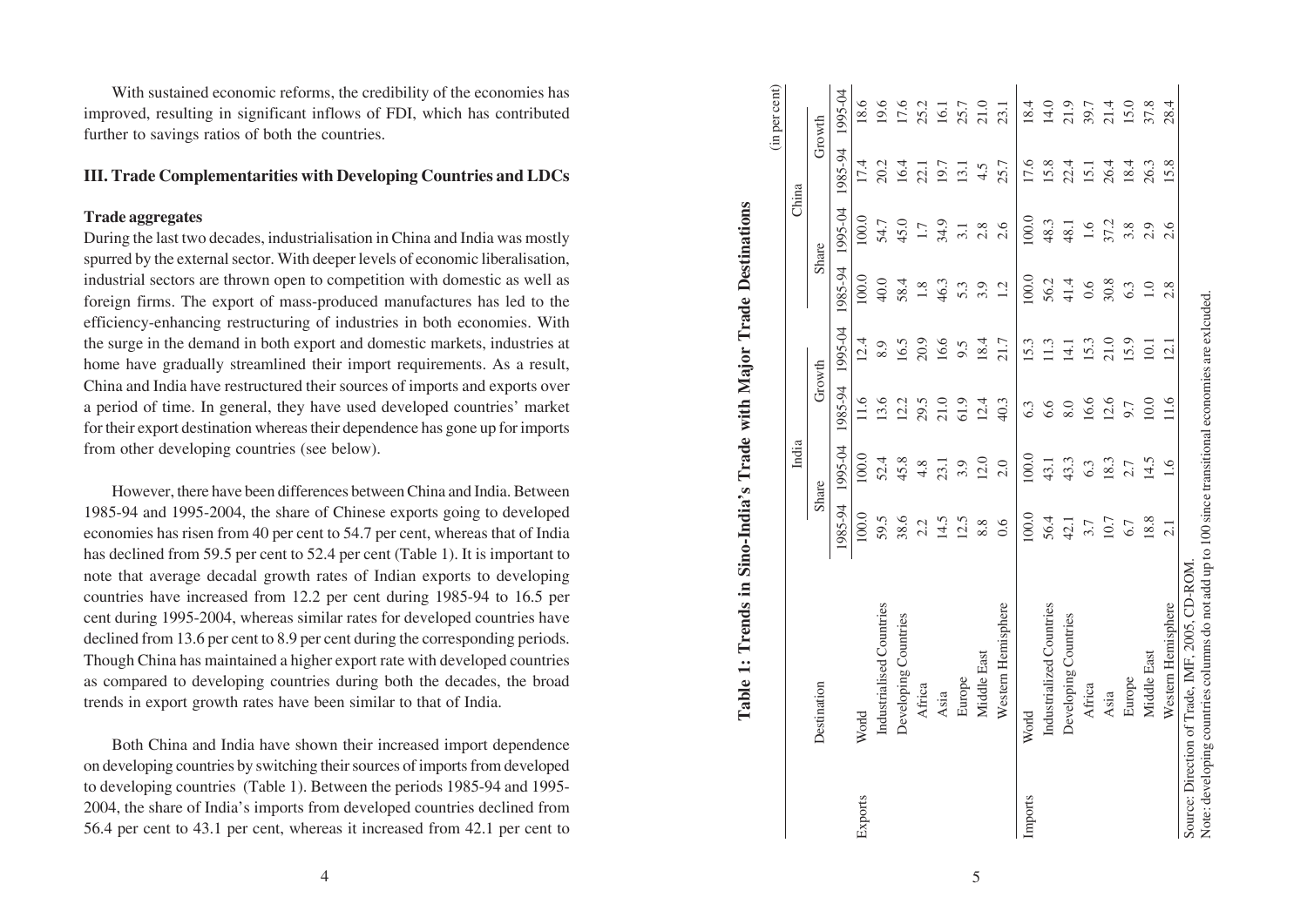43.3 per cent with developing countries during the same periods. The situation is clearer in the case of China than India.

The trade of both China and India is heavily concentrated in the Asian region. Almost half of China's exports were destined to developing Asia during the period 1985-94, and the dominance of developing Asia continued during 1995-2004. India's export performance is similar to that of China, and India's export share with the region increased by one and half times between the two periods. Both countries have shown similar kind of responses in regard to imports. Developing Asia continued to be the most attractive source for China's imports, increasing from 30 per cent during 1985-94 to 37 per cent during the period 1995- 2004. Similarly India's import from developing Asia saw a near a twofold increase between the periods 1985-94 and 1995-2004. The share of China's and India's imports have also increased for other developing regions such as Africa and the Middle East.

Surge in trade of these two countries in Asia is partly because of their presence in the continent and also because of trade liberalization under multilateral and regional agreements, particularly the latter.<sup>4</sup> A number of new regional trading arrangements have been established, including regional and bilateral trading arrangements (for example, BIMSTEC, India-Singapore Comprehensive Economic Cooperation (CEC), India-Thailand CEC, India-Sri Lanka CEC, India-ASEAN FTA, China-ASEAN FTA, China-Japan FTA, China-Singapore FTA) to complement pre-existing agreements (for example., ASEAN, SAARC and the Bangkok Agreement. These developments have contributed to increased trade with other regional economies. 5 There are strong initiatives to form Asian Economic Community, which would further consolidate the economic strength of both the countries. 6

# **Disaggregating trade flows**

The rapid growth and large size of China and India, allied to growing trade liberalisation, has provided a substantial market for other developing economies. Considered by product-classification and the type of exporting economy, the imports of China and India are

|                                  | Table 2: Market Access in India and China in 2002                                                                                                                                                                                                         |                       |                                                                                                                                                                                                                                                                                                               |                                      |                                                                                                                                                                                                                                |                                                                                                                                                                                                                                                                                                               |                            |                                                                                                                                    |       |
|----------------------------------|-----------------------------------------------------------------------------------------------------------------------------------------------------------------------------------------------------------------------------------------------------------|-----------------------|---------------------------------------------------------------------------------------------------------------------------------------------------------------------------------------------------------------------------------------------------------------------------------------------------------------|--------------------------------------|--------------------------------------------------------------------------------------------------------------------------------------------------------------------------------------------------------------------------------|---------------------------------------------------------------------------------------------------------------------------------------------------------------------------------------------------------------------------------------------------------------------------------------------------------------|----------------------------|------------------------------------------------------------------------------------------------------------------------------------|-------|
|                                  | Section Description                                                                                                                                                                                                                                       |                       |                                                                                                                                                                                                                                                                                                               | Import of China                      |                                                                                                                                                                                                                                |                                                                                                                                                                                                                                                                                                               |                            | Import of India                                                                                                                    |       |
|                                  |                                                                                                                                                                                                                                                           | D/ed                  | D/ing                                                                                                                                                                                                                                                                                                         | LDCs                                 | Trans                                                                                                                                                                                                                          | <b>D</b> ed                                                                                                                                                                                                                                                                                                   | D/ing                      | LDCs                                                                                                                               | Trans |
|                                  | ive Animals and Animal Products                                                                                                                                                                                                                           | 0.76                  |                                                                                                                                                                                                                                                                                                               |                                      | 5.38                                                                                                                                                                                                                           | 0.08                                                                                                                                                                                                                                                                                                          | 0.08                       |                                                                                                                                    | 0.04  |
|                                  | Vegetable Products                                                                                                                                                                                                                                        | 0.68                  |                                                                                                                                                                                                                                                                                                               |                                      |                                                                                                                                                                                                                                |                                                                                                                                                                                                                                                                                                               |                            |                                                                                                                                    |       |
| $=$ $E \geq$ $>$ $\bar{z}$       | Animal or Vegetable Fats & Oils                                                                                                                                                                                                                           | 0.15                  | 0.78<br>0.89<br>0.89                                                                                                                                                                                                                                                                                          | 0.54<br>0.52<br>0.03<br>0.41<br>0.03 | 0.26                                                                                                                                                                                                                           | $\frac{1.33}{0.03}$                                                                                                                                                                                                                                                                                           | $2.39$<br>$0.57$<br>$8.41$ | $9.5343$<br>$9.5343$<br>$9.533$<br>$9.533$<br>$1.532$<br>$1.532$<br>$1.532$<br>$1.532$<br>$1.532$<br>$1.532$<br>$1.533$<br>$1.532$ |       |
|                                  | Prepared Foodstuff, Beverages, etc                                                                                                                                                                                                                        | 0.48                  |                                                                                                                                                                                                                                                                                                               |                                      | 0.33                                                                                                                                                                                                                           |                                                                                                                                                                                                                                                                                                               |                            |                                                                                                                                    |       |
|                                  | <b>Mineral Products</b>                                                                                                                                                                                                                                   | 3.17                  |                                                                                                                                                                                                                                                                                                               |                                      |                                                                                                                                                                                                                                | $0.21$<br>4.92                                                                                                                                                                                                                                                                                                |                            |                                                                                                                                    |       |
|                                  | Products of Chemicals                                                                                                                                                                                                                                     | 9.16                  |                                                                                                                                                                                                                                                                                                               |                                      |                                                                                                                                                                                                                                | 9.13<br>2.65<br>0.46                                                                                                                                                                                                                                                                                          |                            |                                                                                                                                    |       |
| 罗                                | Plastics & Articles thereof                                                                                                                                                                                                                               | 4.89                  |                                                                                                                                                                                                                                                                                                               |                                      |                                                                                                                                                                                                                                |                                                                                                                                                                                                                                                                                                               |                            |                                                                                                                                    |       |
|                                  | Raw Hides & Skins, Leather, etc.                                                                                                                                                                                                                          | 0.95                  |                                                                                                                                                                                                                                                                                                               |                                      |                                                                                                                                                                                                                                |                                                                                                                                                                                                                                                                                                               |                            |                                                                                                                                    |       |
|                                  | Wood & Articles of Wood                                                                                                                                                                                                                                   |                       |                                                                                                                                                                                                                                                                                                               |                                      |                                                                                                                                                                                                                                |                                                                                                                                                                                                                                                                                                               |                            |                                                                                                                                    |       |
|                                  | Pulp of wood or of other Fibres                                                                                                                                                                                                                           | $0.64$<br>2.27        |                                                                                                                                                                                                                                                                                                               |                                      |                                                                                                                                                                                                                                |                                                                                                                                                                                                                                                                                                               |                            |                                                                                                                                    |       |
| $X \times Z$<br>$X \times Z$     | <b>Textile &amp; Textile Articles</b>                                                                                                                                                                                                                     | 4.66                  | $\begin{array}{c} 0.38 \\ 0.31 \\ 0.31 \\ 0.32 \\ 0.33 \\ 0.44 \\ 0.35 \\ 0.36 \\ 0.37 \\ 0.38 \\ 0.37 \\ 0.39 \\ 0.37 \\ 0.39 \\ 0.39 \\ 0.39 \\ 0.39 \\ 0.39 \\ 0.39 \\ 0.39 \\ 0.39 \\ 0.39 \\ 0.39 \\ 0.39 \\ 0.39 \\ 0.39 \\ 0.39 \\ 0.39 \\ 0.39 \\ 0.39 \\ 0.39 \\ 0.39 \\ 0.39 \\ 0.39 \\ 0.39 \\ 0.$ |                                      | $11.4$ $1.5$ $8.5$ $1.6$ $1.6$ $1.6$ $1.6$ $1.6$ $1.6$ $1.6$ $1.6$ $1.6$ $1.6$ $1.6$ $1.6$ $1.6$ $1.6$ $1.6$ $1.6$ $1.6$ $1.6$ $1.6$ $1.6$ $1.6$ $1.6$ $1.6$ $1.6$ $1.6$ $1.6$ $1.6$ $1.6$ $1.6$ $1.6$ $1.6$ $1.6$ $1.6$ $1.6$ | $\begin{array}{c} 114 \\ 0.12 \\ 0.08 \\ 0.05 \\ 0.07 \\ 0.08 \\ 0.07 \\ 0.03 \\ 0.01 \\ 0.01 \\ 0.01 \\ 0.01 \\ 0.01 \\ 0.01 \\ 0.01 \\ 0.01 \\ 0.01 \\ 0.01 \\ 0.01 \\ 0.01 \\ 0.01 \\ 0.01 \\ 0.01 \\ 0.01 \\ 0.01 \\ 0.01 \\ 0.01 \\ 0.01 \\ 0.01 \\ 0.01 \\ 0.01 \\ 0.01 \\ 0.01 \\ 0.01 \\ 0.01 \\ 0.0$ |                            |                                                                                                                                    |       |
|                                  | Footwear, Headgear and Umbrella                                                                                                                                                                                                                           | 0.06                  |                                                                                                                                                                                                                                                                                                               |                                      |                                                                                                                                                                                                                                |                                                                                                                                                                                                                                                                                                               |                            |                                                                                                                                    |       |
|                                  | Articles of Stone, Plaster, Cement                                                                                                                                                                                                                        | 0.93                  |                                                                                                                                                                                                                                                                                                               |                                      |                                                                                                                                                                                                                                |                                                                                                                                                                                                                                                                                                               |                            |                                                                                                                                    |       |
|                                  | Natural or cultured pearls, Jewellery                                                                                                                                                                                                                     | 0.66                  |                                                                                                                                                                                                                                                                                                               |                                      |                                                                                                                                                                                                                                |                                                                                                                                                                                                                                                                                                               |                            |                                                                                                                                    |       |
| $\overline{\rm XV}$              | Base Metals & Articles of Base Metal                                                                                                                                                                                                                      |                       |                                                                                                                                                                                                                                                                                                               |                                      |                                                                                                                                                                                                                                |                                                                                                                                                                                                                                                                                                               |                            |                                                                                                                                    |       |
| <b>IAX</b>                       | Machinery & Mechanical Appliances                                                                                                                                                                                                                         | 9.04<br>47.53<br>6.61 | $39.140$<br>$0.140$<br>$0.06$                                                                                                                                                                                                                                                                                 | 0.01<br>0.03<br>0.00<br>0.00         |                                                                                                                                                                                                                                |                                                                                                                                                                                                                                                                                                               |                            |                                                                                                                                    |       |
| <b>IIAX</b>                      | Vehicles, Aircraft and Vessels                                                                                                                                                                                                                            |                       |                                                                                                                                                                                                                                                                                                               |                                      |                                                                                                                                                                                                                                |                                                                                                                                                                                                                                                                                                               |                            |                                                                                                                                    |       |
| XVIII                            | Optical, Photograph & Cinematography                                                                                                                                                                                                                      | 6.17                  |                                                                                                                                                                                                                                                                                                               | 0.02                                 |                                                                                                                                                                                                                                |                                                                                                                                                                                                                                                                                                               |                            |                                                                                                                                    |       |
| $\mathbf{X}\mathbf{I}\mathbf{X}$ | Arms and Ammunition                                                                                                                                                                                                                                       | 0.00                  |                                                                                                                                                                                                                                                                                                               | 0.00                                 | 0.00                                                                                                                                                                                                                           |                                                                                                                                                                                                                                                                                                               |                            | 0.00                                                                                                                               |       |
| $\mathbf{X}\mathbf{X}$           | Miscellaneous Manufactured Articles                                                                                                                                                                                                                       | 0.44                  | 0.33                                                                                                                                                                                                                                                                                                          | 0.02                                 | 0.07                                                                                                                                                                                                                           | $0.30$<br>$2.25$                                                                                                                                                                                                                                                                                              | $0.54$<br>1.03             | 0.20                                                                                                                               |       |
| XXI                              | Works of Art Collectors' Pieces                                                                                                                                                                                                                           | 0.74                  | 0.38                                                                                                                                                                                                                                                                                                          | 0.00                                 | 1.52                                                                                                                                                                                                                           |                                                                                                                                                                                                                                                                                                               |                            |                                                                                                                                    | 3.65  |
|                                  | <b>Total</b>                                                                                                                                                                                                                                              | 100.0                 | 00.0                                                                                                                                                                                                                                                                                                          | 100.0                                | 100.0                                                                                                                                                                                                                          | 100.0                                                                                                                                                                                                                                                                                                         | 100.0                      | 100.0                                                                                                                              | 100.0 |
|                                  | Source: PCTAS-1998/02, UNCTAD, ITC, World Bank And WTO, Geneva.Note: Deed - Developed Countries, D/ing - Developing<br>Countries, LDCs - Least Developed Countries, and Trans - Transitional Countries. The country grouping is formed on the basis of UN |                       |                                                                                                                                                                                                                                                                                                               |                                      |                                                                                                                                                                                                                                |                                                                                                                                                                                                                                                                                                               |                            |                                                                                                                                    |       |
|                                  |                                                                                                                                                                                                                                                           |                       |                                                                                                                                                                                                                                                                                                               |                                      |                                                                                                                                                                                                                                |                                                                                                                                                                                                                                                                                                               |                            |                                                                                                                                    |       |

Statistical division.

Statistical division.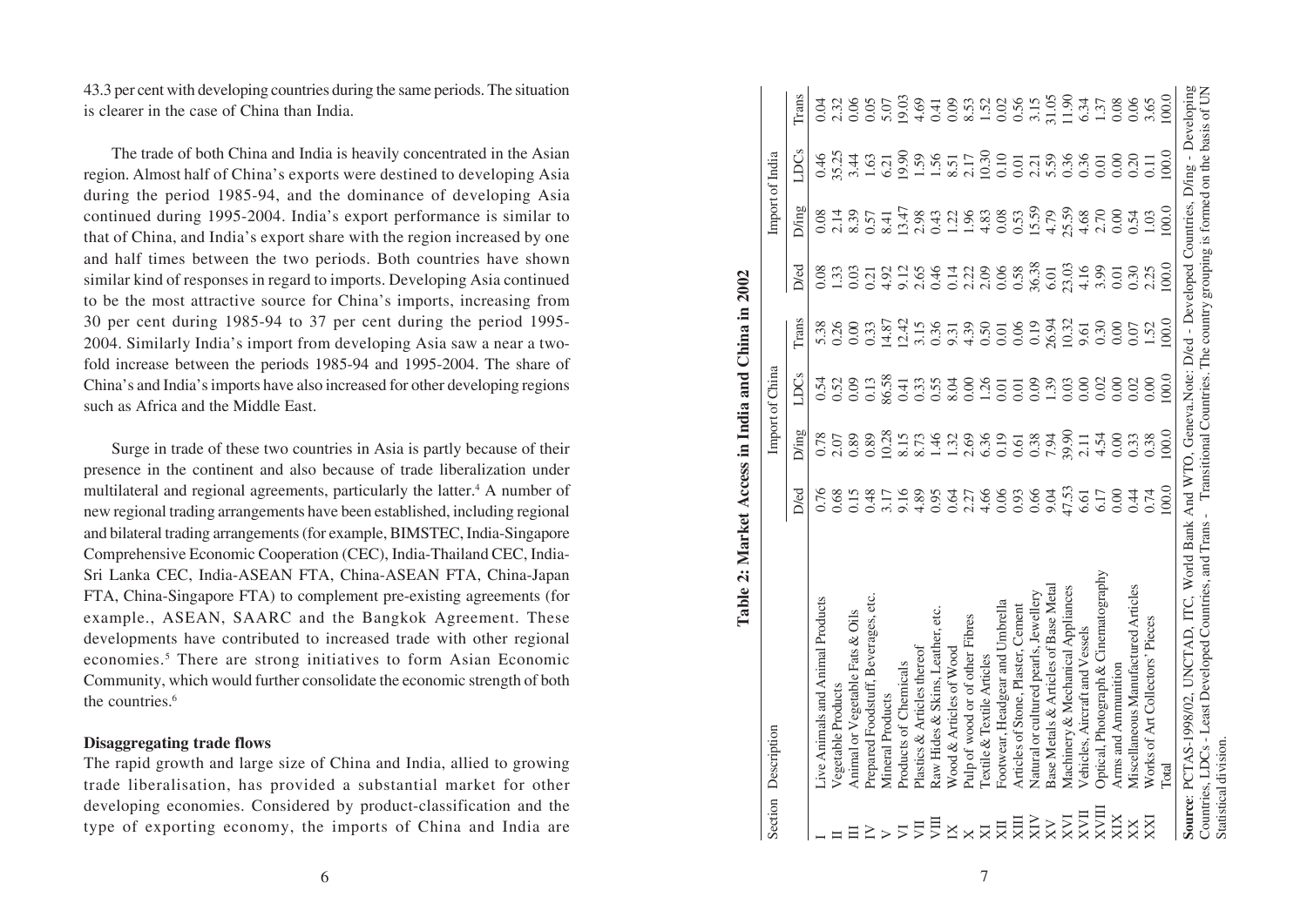diversified (Table 2). The share of imports sourced from LDCs by these two countries is much lower than other three broad country-groups (developed, developing and transitional economies), and is sectorally concentrated. In contrast. developing countries and transitional countries have strong presence in several sectors, and in some sectors (particularly primary products), both China and India are heavily dependent on imports form LDCs. Minerals imports constituted 87 per cent of the total in 2002. India also imported substantial amount of vegetable products from LDCs in the same year. Wood products, textiles, natural gems, base metals, and some machinery items, and although this data is not sufficiently disaggregated, it is evident that China imports significant quantities of semi-manufactured intermediate products from its east Asian neighbours (see below and Lall and Abaladejo, 2003). If both countries continue to deepen trade liberalization, a large market can be opened up in diversified sectors. It is important to note that the sectors important to developing countries are not the same for LDCs, and therefore, developing countries are not competing with LDCs in same sectors for gaining market access in Chinese and Indian markets.

According to the OECD forecast, global share of Chinese exports is likely to increase from the current level of 6 per cent in 2005 to 10 per cent in 2015. 7 India's exports has reached US\$ 80 billion in 2004-05 and expected to reach US\$ 150 billion or more by 2009-10. 8 Many of these exports are dependent on imports. In assessing this we have used PCTAS<sup>9</sup> bilateral data at the 6-digit HS level, and concorded them with 5-digit end-use product classification.

The structure of imports differs significantly across country groupings as shown in Table 4. So far as LDCs are concerned, both the countries have provided a market for industrial supplies and materials, and consumer goods. India has substantial imports of agricultural raw materials from LDCs. However, the bulk of imports of from LDCs have been of industrial intermediates, often subsequently processed for export to third country markets; this is especially the case for China's exports of manufactures (Lall and Albaladejo, 2003).. India's import is concentrated in agro-raw materials for textiles and chemicals, unfinished metals associated with durable

|                                                                                                               | í |
|---------------------------------------------------------------------------------------------------------------|---|
|                                                                                                               |   |
|                                                                                                               |   |
|                                                                                                               |   |
|                                                                                                               |   |
|                                                                                                               |   |
|                                                                                                               |   |
|                                                                                                               |   |
|                                                                                                               |   |
|                                                                                                               |   |
|                                                                                                               |   |
|                                                                                                               |   |
|                                                                                                               |   |
|                                                                                                               |   |
|                                                                                                               |   |
|                                                                                                               |   |
|                                                                                                               |   |
|                                                                                                               |   |
|                                                                                                               |   |
|                                                                                                               |   |
|                                                                                                               |   |
|                                                                                                               |   |
|                                                                                                               |   |
|                                                                                                               |   |
|                                                                                                               |   |
|                                                                                                               |   |
|                                                                                                               |   |
|                                                                                                               |   |
|                                                                                                               |   |
|                                                                                                               |   |
|                                                                                                               |   |
|                                                                                                               |   |
|                                                                                                               |   |
|                                                                                                               |   |
|                                                                                                               |   |
|                                                                                                               |   |
|                                                                                                               |   |
|                                                                                                               |   |
|                                                                                                               |   |
|                                                                                                               |   |
|                                                                                                               |   |
|                                                                                                               |   |
|                                                                                                               |   |
|                                                                                                               |   |
|                                                                                                               |   |
|                                                                                                               |   |
| $\frac{1}{2}$ we keep Access in India and China for the End-use Products: 1996-2004<br>$\angle$ able 3: $N^*$ |   |
|                                                                                                               |   |
|                                                                                                               |   |
|                                                                                                               |   |
|                                                                                                               |   |

|                          |                                                           |         |                      |         |       |                        |       |       |               |        |       |                        | (in per cent) |
|--------------------------|-----------------------------------------------------------|---------|----------------------|---------|-------|------------------------|-------|-------|---------------|--------|-------|------------------------|---------------|
|                          | End Description                                           |         |                      |         | India |                        |       |       |               | China  |       |                        |               |
| Use                      |                                                           |         | Growth $(\%)$        |         |       | Share <sup>1</sup> (%) |       |       | Growth $(\%)$ |        |       | Share <sup>1</sup> (%) |               |
| Code                     |                                                           | D/ing   | LDCs                 | Tran    | D/ing | LDCs                   | Tran  | D/ing | LDCs          | Tran   | D/ing | LDC                    | Tran          |
|                          | Foods, feeds, and beverages                               | 0.27    | 13.24                | $-7.92$ | 10.88 | 38.42                  | 2.15  | 14.37 | 35.34         | 24.65  | 4.37  | 0.97                   | 5.97          |
|                          | Agricultural                                              | 0.10    | 14.82                | $-8.16$ | 10.71 | 38.08                  | 2.12  | 11.43 | 16.69         | 7.44   | 3.64  | 0.49                   | 0.24          |
|                          | Non-agricultural products                                 | 19.03   | $-18.11$             | 0.00    | 0.17  | 0.33                   | 0.03  | 41.25 | 86.91         | 25.78  | 0.73  | 0.48                   | 5.73          |
|                          | Industrial supplies and<br>materials                      | $-8.19$ | 15.31                | 3.63    | 46.58 | 52.25                  | 71.02 | 18.20 | 69.41         | 44.35  | 46.12 | 98.78                  | 72.78         |
| $\overline{\phantom{0}}$ | Fuels and lubricants                                      |         | $-21.8$ 256.77 15.05 |         | 4.31  | 1.61                   | 2.35  | 36.55 | 80.77         | 195.35 | 8.68  | 85.86                  | 12.81         |
|                          | Paper and paper base stocks                               | $-0.05$ | 8.15                 | 3.49    | 2.15  | 5.88                   | 6.90  | 8.70  | 80.24         | 36.92  | 2.74  | 4.86                   | 4.79          |
| $\overline{2}$           | Agri. product, textile<br>sup. & chem.                    | 2.88    | 17.54                | $-3.90$ | 20.52 | 30.97                  | 21.16 | 12.94 | 14.89         | 18.75  | 21.90 | 2.69                   | 15.30         |
| $\frac{3}{2}$            | Selected build materials,<br>excl. metal                  | 13.31   | 8.32                 | 148.04  | 0.77  | 4.49                   | 0.14  | 10.16 | 13.11         | 234.81 | 1.36  | 3.17                   | 8.79          |
| $\overline{14}$          | associated. with durable gds<br>Unfinished metal products | 6.96    | 19.94                | 7.67    | 15.23 | 5.15                   | 31.21 | 32.56 | 34.50         | 29.23  | 7.43  | 1.13                   | 27.58         |
| 15                       | associated. with durable gds<br>Finished metal products   | 2.66    | 21.34                | $-5.78$ | 1.05  | 1.02                   | 2.27  | 11.89 | 304.30 195.22 |        | 1.74  | 0.82                   | 2.34          |
| 16                       | Nonmetallic products associated<br>with durable goods     | 7.15    | 2.54                 | 43.33   | 2.56  | 3.13                   | 6.98  | 17.75 | $-8.82$       | 79.55  | 2.26  | 0.27                   | 1.16          |
|                          | Capital goods, except automotive                          |         | 25.81 288.25 20.84   |         | 28.32 | 1.42                   | 15.63 | 48.68 | 11.29         | 16.45  | 42.94 | 0.03                   | 13.62         |
| 20                       | Electric generating,<br>& electric equip.                 |         | 20.90 149.24         | 30.37   | 2.77  | 0.21                   | 2.06  | 30.90 | 0.00          | 98.75  | 5.61  | 0.00                   | 2.98          |
| $\overline{21}$          | Non-elect. machinery                                      |         | 21.91 236.34 36.89   |         | 20.18 | 0.87                   | 12.89 | 53.17 | 9.49          | 10.13  | 34.44 | 0.03                   | 6.00          |

9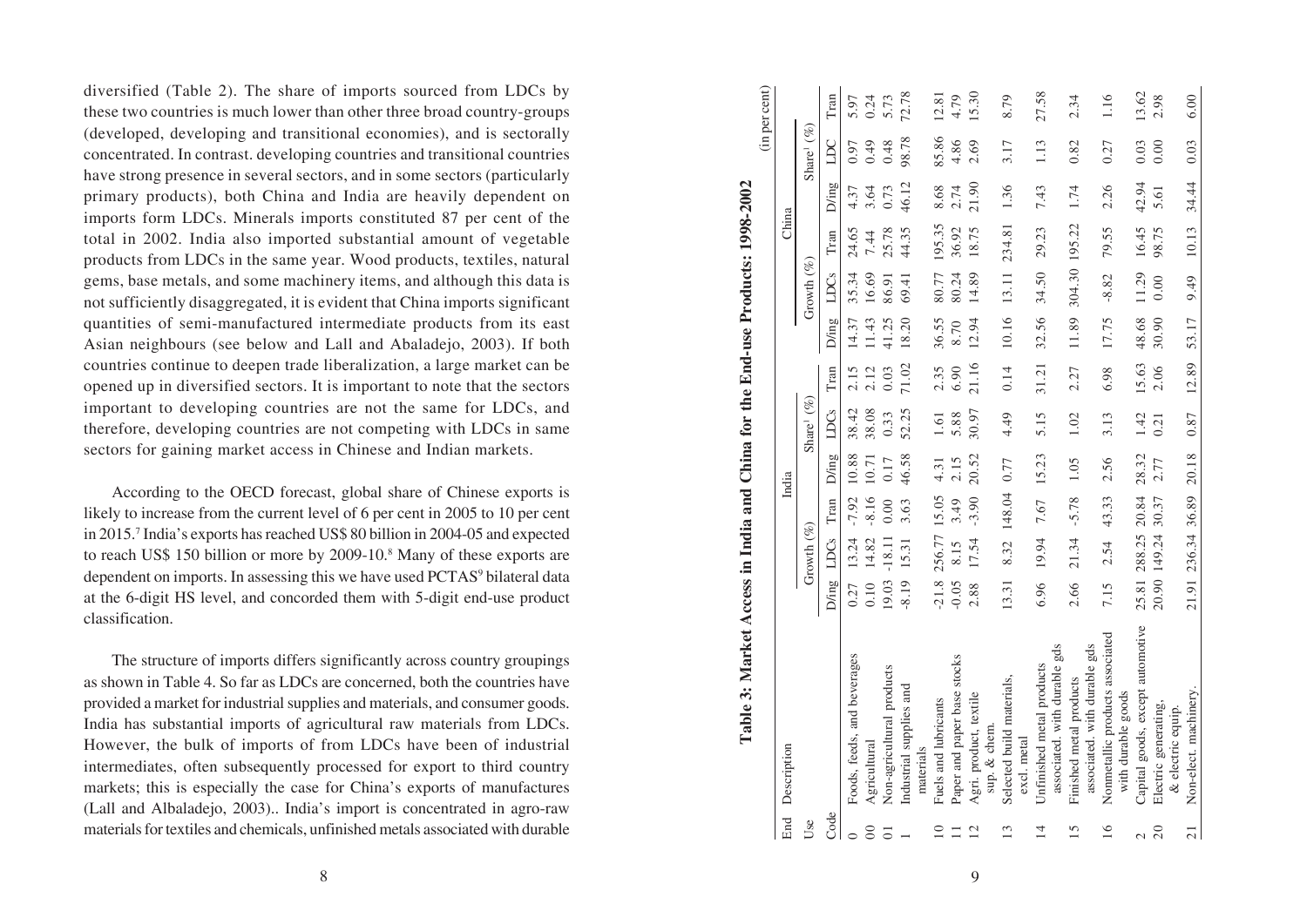**Table 4: R&D spending in major Economies as % of GDP**

|           | 1998    | 2003      |
|-----------|---------|-----------|
| Sweden    | $3.62*$ | $4.27**$  |
| Finland   | 2.88    | 3.51      |
| Germany   | 2.31    | $2.50*$   |
| France    | 2.17    | 2.19      |
| Austria   | 1.78    | 2.19      |
| EU        | 1.82    | 1.93      |
| <b>UK</b> | 1.81    | $1.87***$ |
| Italy     | 1.07    | $1.16***$ |
| US        |         | 2.76      |
| Japan     |         | 3.12      |
| China     |         | $1.93+$   |
| India     |         | $1.56++$  |
|           |         |           |

Note \*Estimate; \*\*2001 figure; \*\*\*2002 figure; + Estimate for 2010; ++ Estimate for 2007.

Source: *Financial Times*, July 19, 2005. Planning Commission (2004).

goods and non-metal associated with durable goods. The share of LDCs' exports of consumer goods to India is larger than that of China. In most of these segments, the growth rates of imports from LDCs was very rapid between 1998 and 2002. Imports from developing countries have been more diversified than the LDCs. Between 88-95 per cent is concentrated in three broad end-use sectors - industrial supplies and materials, capital goods (except automotive) and consumer goods. As noted earlier, industrial intermediate constitutes the maximum share in the total imports of both the countries. Unlike the case of trade with LDCs, there could be some possibility of clash of interests between developing countries and LDCs to gain market access in industrial supplies and materials.

# **IV. Innovation and Transfer of Technology**

The discussion in the previous section throws light on the potential impact of China and India on developing countries and LDCs through the trade conduit. But with a focus on the future it is also likely that the rise of innovative capabilities in China and India will be of growing importance. This is especially likely to be relevant to poverty-related concerns in the

|                          | End Description                                                                                                                                             |       |               |                         | India                  |                                 |             |       |                        | China                                            |                            |                        |      |
|--------------------------|-------------------------------------------------------------------------------------------------------------------------------------------------------------|-------|---------------|-------------------------|------------------------|---------------------------------|-------------|-------|------------------------|--------------------------------------------------|----------------------------|------------------------|------|
| Use                      |                                                                                                                                                             |       | Growth $(\%)$ |                         |                        | Share <sup>1</sup> $(\%)$       |             |       | Growth $(\%)$          |                                                  |                            | Share <sup>1</sup> (%) |      |
| Code                     |                                                                                                                                                             |       |               |                         |                        | D/ing LDCs Tran D/ing LDCs Tran |             |       | D/ing LDCs             | Tran                                             |                            | D/ing LDC Tran         |      |
| 22                       | Transport. equipment. &                                                                                                                                     |       |               |                         |                        |                                 |             |       |                        | 55.20 0.00 -17.81 5.38 0.34 0.69 44.02 0.00 9.73 | 2.89 0.00                  |                        | 4.64 |
|                          | Capital gds, excl. non-automotive<br>spacecraft, excl. auto                                                                                                 |       |               | 21.01 95.18 395.40 0.76 |                        | 0.04                            | 4.05        | 52.13 | 0.00                   | 62.04                                            | 0.95                       | 0.00                   | 0.89 |
| $\overline{\mathcal{E}}$ | Automotive vehicles.,                                                                                                                                       | 21.01 |               | 95.18 395.40            | 0.76                   | 0.04                            | 4.05        | 52.13 | 0.00                   | 62.04                                            | 0.95                       | 0.00                   | 0.89 |
|                          | parts & engines                                                                                                                                             |       |               |                         |                        |                                 |             |       |                        |                                                  |                            |                        |      |
| $\overline{ }$           | Consumer goods                                                                                                                                              |       |               | 36.74 26.24 50.95 12.61 |                        | 7.86                            | 6.35        |       | $14.88 - 10.44 - 3.15$ |                                                  | 5.35                       | 0.22                   | 1.08 |
| ₽,                       | Non-durables, manufactures-                                                                                                                                 | 16.69 | 27.12         | 33.34                   | 2.40                   | 5.50                            | 3.30        | 9.48  | $-15.73$               | $-10.52$                                         | 1.62                       | 0.05                   | 0.59 |
|                          | excl .rugs                                                                                                                                                  |       |               |                         |                        |                                 |             |       |                        |                                                  |                            |                        |      |
| ∓                        | Durables, manufactures,                                                                                                                                     |       |               | 29.58 247.86 89.40 4.84 |                        | 0.35                            |             |       |                        | 2.64 16.30 61.80 24.14 3.41                      |                            | 0.08                   | 0.42 |
|                          | excl. automotive                                                                                                                                            |       |               |                         |                        |                                 |             |       |                        |                                                  |                            |                        |      |
| 42                       | Cons. durable & non                                                                                                                                         |       |               | 67.58 18.08 77.89 5.37  |                        | 2.00                            | 0.42        | 45.01 |                        | $-14.97$ 302.32                                  | 0.32                       | 0.09                   | 0.07 |
|                          | durable-manufactures                                                                                                                                        |       |               |                         |                        |                                 |             |       |                        |                                                  |                            |                        |      |
| $\Omega$                 | <b>Other Goods</b>                                                                                                                                          |       |               |                         | 67.97 52.16 70.90 0.85 |                                 | $0.02$ 0.79 |       |                        | 1.15 0.00 184.93 0.27                            |                            | 0.00                   | 5.66 |
| $50\,$                   | Imports, N.E.S.                                                                                                                                             |       |               |                         | 67.97 52.16 70.90 0.85 | 0.02                            | 0.79        | 1.15  |                        | 0.00 184.93                                      | 0.27                       | 0.00                   | 5.66 |
|                          | $\Gamma$ otal                                                                                                                                               | 0.07  | 15.67         |                         |                        | 7.80 100.00 100.00 100.00 27.13 |             |       | 67.74                  |                                                  | 38.09 100.00 100.00 100.00 |                        |      |
|                          | Data Source: PCTAS-1998/02, UNCTAD, ITC, World Bank And WTO, Geneva.Note: Ding - Developing Countries, LDCs - Least Developed                               |       |               |                         |                        |                                 |             |       |                        |                                                  |                            |                        |      |
|                          | Countries, and Trans - Transitional Countries. The country grouping is formed on the basis of UN Statistical division. <sup>1</sup> Share figures for 2002. |       |               |                         |                        |                                 |             |       |                        |                                                  |                            |                        |      |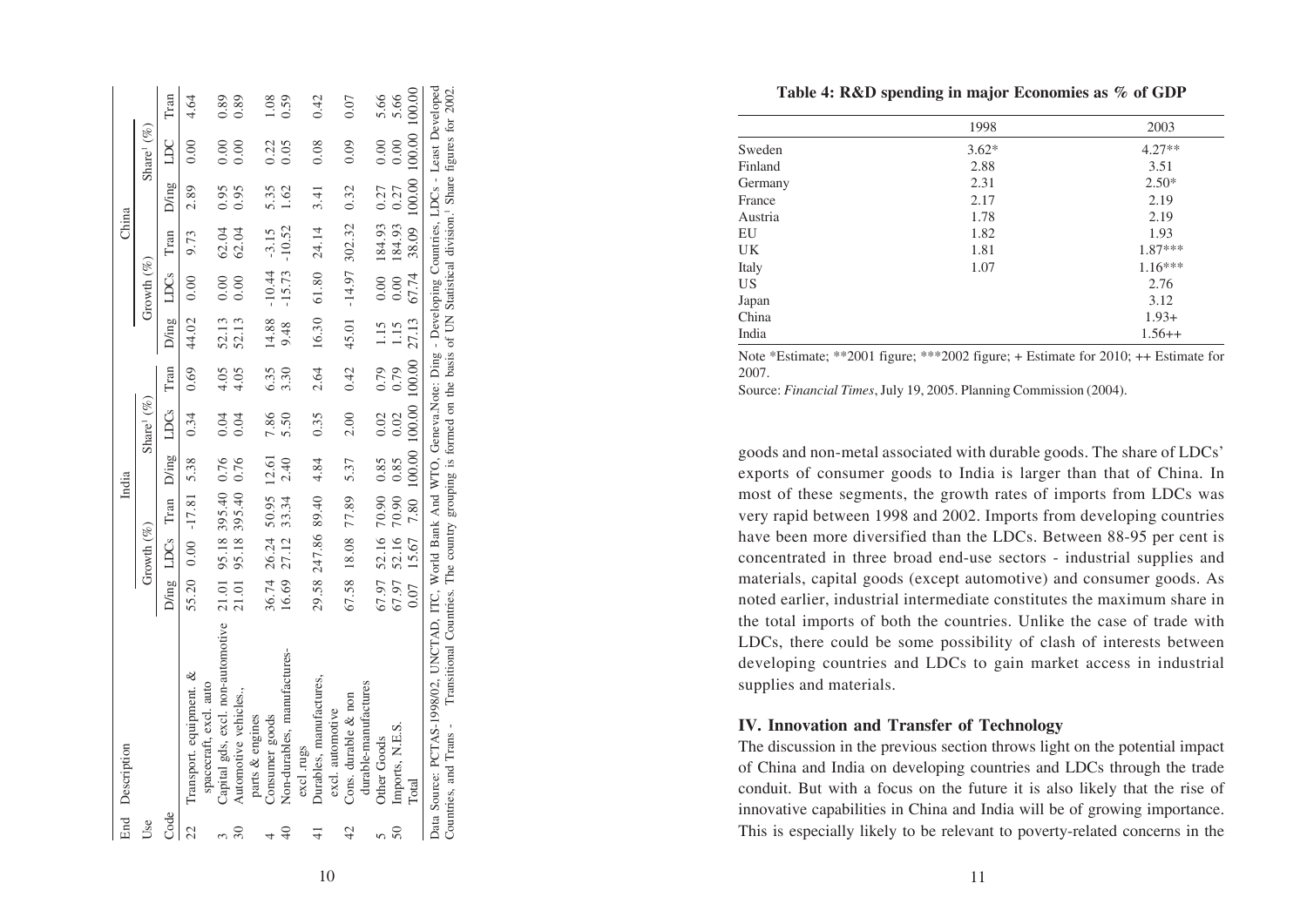case of innovation in the agricultural sector where biotechnology and other knowledge intensive technological advances are being made, and in pharmaceuticals. In both China and India in previous generations the state has played a major role in the generation of knowledge-intensive innovation; in the current period, the private sector has grown in importance.

In India, there are more than 150 international companies undertaking R&D. In 2005 the revenues from product development and R&D services stood at US \$3 billion (US \$2.3 billion in 2004).<sup>10</sup> This rise in R&D contrasts with the dynamic in many developed economies (such as the  $EU<sup>11</sup>$ , where there are concerns about declining R&D expenditure in general and the private sector in particular. R&D investment across the EU on an average is 2.2 per cent of GDP (Table 2). The corresponding figures for the US and Japan are 2.76 and 3.12 per cent respectively. In the case of China, the R&D ratio is likely to be 1.93 per cent by 2010 and for India 1.56 per cent by 2007. An EU Report expresses concern about India and China - "China is within five years likely to devote at least the same share of its wealth to research as the EU" (*Financial Times*, July 19, 2005)

In the case of China, a detailed roadmap for a pre-eminent position in world knowledge economy was drawn by the Chinese Academy of Sciences in 1998.12 According to this, China would strive to become one of the ten major economies in terms of knowledge innovation, patent competitiveness, and science and technology. This objective is being pursued in three phases. In the starting phase (1998-2001), eight knowledge innovation bases were established. In the second period (2001-05) a full fledged implementation will be staged in some 80 institutes, forming an innovative national research innovation system. The period last period between2006 to 2010 is envisaged as an enhancement phase, seeing the materialisation of the projects general goals, and greatly enhanced innovation capability. The new International Science and Technology Cooperation (ISTC) approach that emphasizes shifting from passive to active stance and initiating cooperation projects also suggests closely linking up with other developing countries. During the period 1991 -2004, China signed 48 MoUs with various countries on science and technology.<sup>13</sup>

India has also enhanced the focus on new technology and their possible convergences, for instance, promoting bioinformatics in a major way basing on the ICT success. This may give a major boost to the manufacturing and service sectors. India and China are encouraging FDI for advance areas in the frontier technologies such as biomedical sector, where there is a need for a combination of manufacturing and service providing abilities. Eli Lilly & Company, the \$11 billion US pharmacy TNC, is planning to appoint an Asia-specific global team to look at research and development opportunities in China and India. The company, which has put India on its global R&D map as a very important location for its global strategies, has plans to license potential research products in biopharmaceuticals and vaccines, in addition to conducting clinical research in India for new products and sourcing bulk drugs from the country.<sup>14</sup> Similarly, Mirco Labs of Bangalore (India) has entered into a marketing and production alliance with LG Life Sciences of Korea of a drug for ophthalmologic surgeries which is produced with the help of recombinant technology.<sup>15</sup>

India and China, it seems, have great faith in the Chinese proverb, "if you want one year of prosperity, grow grain. If you want prosperity for ten years grow trees and if you want prosperity of 100 years grow manpower", <sup>16</sup> and this has been reflected in their links with each other and with other developing economies. There are several joint ventures coming up between Indian computer institutes and Chinese universities for training students in English language and computer science. For instance Central South Forestry University in Hunnan Province and a Bangalore based institute DSI Computer Centre have singed an MoU to this effect. DSI has also signed a similar agreement with Wuhan University located in Hubei Province.<sup>17</sup> China has taken specific initiatives to establish ties with other countries to strengthen the science and technology linkages. So far, educational agreements have been signed between China and more than 40 Asian and African countries, including Japan, North Korea, South Korea, Mongolia, Vietnam, Singapore, Malaysia, Thailand, India, Pakistan, Iran, Israel, Saudi Arabia, Yemen, Egypt, South Africa, and Kenya. They are undertaking mutual visits of delegations; exchanges of students and scholars, inter-institutional collaborations, exchange of teaching materials and cooperation in language teaching.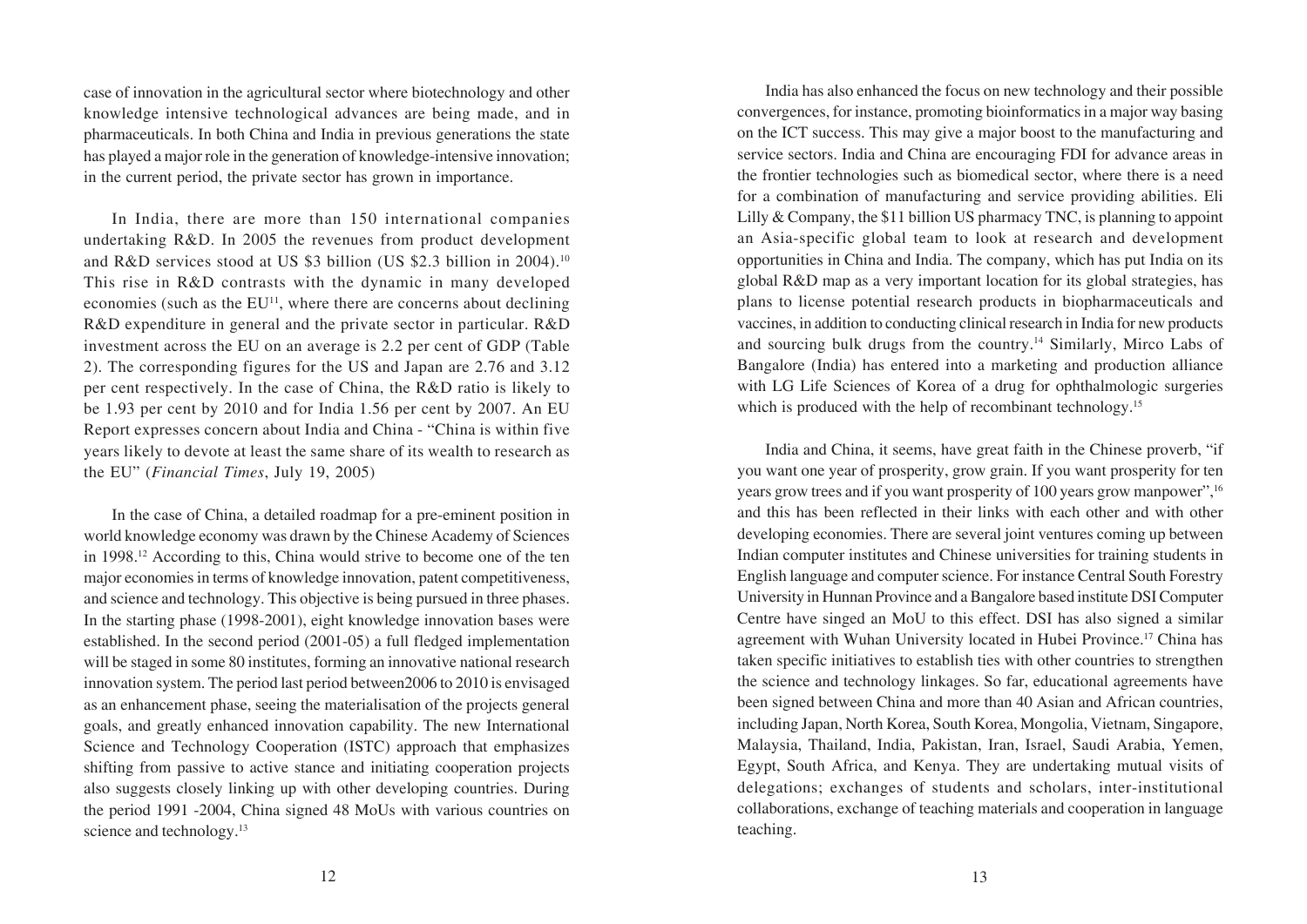India is beginning to provide assistance to other developing countries in addressing their agriculture related problems. Vietnam, the global leader in the production and export of pepper, has sought India's assistance for combating diseases that have begun to attack pepper vines. Being a late entrant in pepper production, Vietnam lacks expertise and knowledge in combating diseases and needs to be equipped with scientific farming methods.18 India also helped in establishing one of the leading rice research institutes in Vietnam, a tea research institute in Colombo, biotechnology research institute in Indonesia and a tropical plant disease institute in Zimbabwe.

#### **V. Conclusion**

The combined size of the Sino-Indian economy is large and expanding. There is considerable scope for growing economies in the developing world and LDCs to benefit from the continued process of trade expansion in these two countries. Given the risk of a slowdown in the global economy, China and India have an interest in sustained growth in the developing world in general, and in Asia in particular. There are particular opportunities with regard to the least developed economies. The LDCs are producers of a few industrial intermediate inputs, which are commonly used by these two countries. Very often supply barrier and lack of quality in exportable items have constrained the export prospects in various potential markets. If these issues are addressed, there is scope for significant exports to both China and India. Second, most of these countries do not compete directly with China and India in global markets, and thus there is scope for close cooperation in multilateral negotiations. Third, China and India may be useful in improving the structural impediments being faced by the LDCs in various areas related to agricultural and industrial production. This may be achieved by access to technology, foreign direct investment, and technical assistance.

#### **Endnotes**

- Palley, 2004.
- <sup>2</sup> Kumar, Nagesh, 2004.
- <sup>3</sup> World Bank, 2005.
- <sup>4</sup> For details about Indian gains from South Asia, see Mohanty (2003, 2005a) and for recent developments in the RTA, see RIS (2004).
- <sup>5</sup> Mohanty (2005b).
- <sup>6</sup> Kumar, 2004.
- OECD, 2005.
- <sup>8</sup> RIS, 2005.
- <sup>9</sup> UNCTAD et al, 2005
- <sup>10</sup> knowledge@wharton.upenn.edu<br><sup>11</sup> Einancial Times, July 19, 2005
- 1 1 *Financial Times*, July 19, 2005.
- <sup>12</sup> *China Science and Technology Newsletter*, No. 384, November 10, 2004
- 1 3 *China Science and Technology Newsletter*, May 2004.
- <sup>14</sup> *Business Standard*, August 22, 2005.
- <sup>15</sup> *Business Standard*, August 24, 2005.
- Ouoted in the Economist July 30th 2005.
- <sup>17</sup> *Economic Times*, August 8, 2005
- 1 8 *The Financial Express*, August 29, 2005.

#### **References**

- Agarwala, Ramgopal (2004). 'Reserve Bank of Asia: an Institutional Framework for Regional and Monetary Cooperation in Asia' in Nagesh Kumar (ed.) *Towards an Asian Economic Community: Vision of a New Asia*. RIS: New Delhi and ISEAS: Singapore.
- Burton, David, (2005). "Asia's Growing Role in World Economy", *Financial Times*, June 1.
- Chaturvedi, Sachin, (2005). "Dynamics of Biotechnology Research and Industry in India: Statistics, Perspectives and Key Policy Issues", *OECD STI Working Papers Series No. 6. Directorate for Science, Technology and Industry*.
- Chaturvedi, Sachin (1997). "At China's Table: Food Security Options", presentation made at seminar on Documents of China 2020, November 8, RIS, New Delhi.
- Felipe, Jesus (2003). "Is export-led Growth Passé? Implication for Developing Asia", Economics and Research Department Working Paper Series No. 48. December, Asian Development Bank, Manila.

Francis, P. A. (2001). "The Export Resurgence", *Pharmabiz,* the Indian Express, July 18. Heine, Jorge (2005). "Indian Pharma in Latin America", *The Economic Times,* August 19. Kumar, Nagesh (ed.) (2004). "*Towards an Asian Economic Community: Vision of a New Asia*". RIS: New Delhi and ISEAS: Singapore.

- Lall, S. and M. Albaladajo (2003), "China's Manufactured Export Surge: The Competitive Implications for East Asia", Prepared for the East Asia Dept of the World Bank, mimeo, Queen Elizabeth House, Oxford.
- Mohanty, S K (2005a). "Is South Asian Economic Cooperation Sustainable?: Strategy for Meaningful Transition from SAPTA to SAFTA", Presented in the Eighth GTAP Conference held in Lübeck, 9 - 11 June, Germany.
- Mohanty, S K (2005b). "Prospects of India-China FTA in the New Millennium: An Exploratory Analysis", RIS, New Delhi, Mimeo.
- Mohanty S.K. (2003). "Regional Trade Liberalisation under SAPTA and India's Trade Linkages with South Asia: An Empirical Assessment", Paper presented in 'the Expert Group Meeting on Regional Trading Agreements in Asia and Pacific' for the UNESCAP, 30-31 January, Bangkok.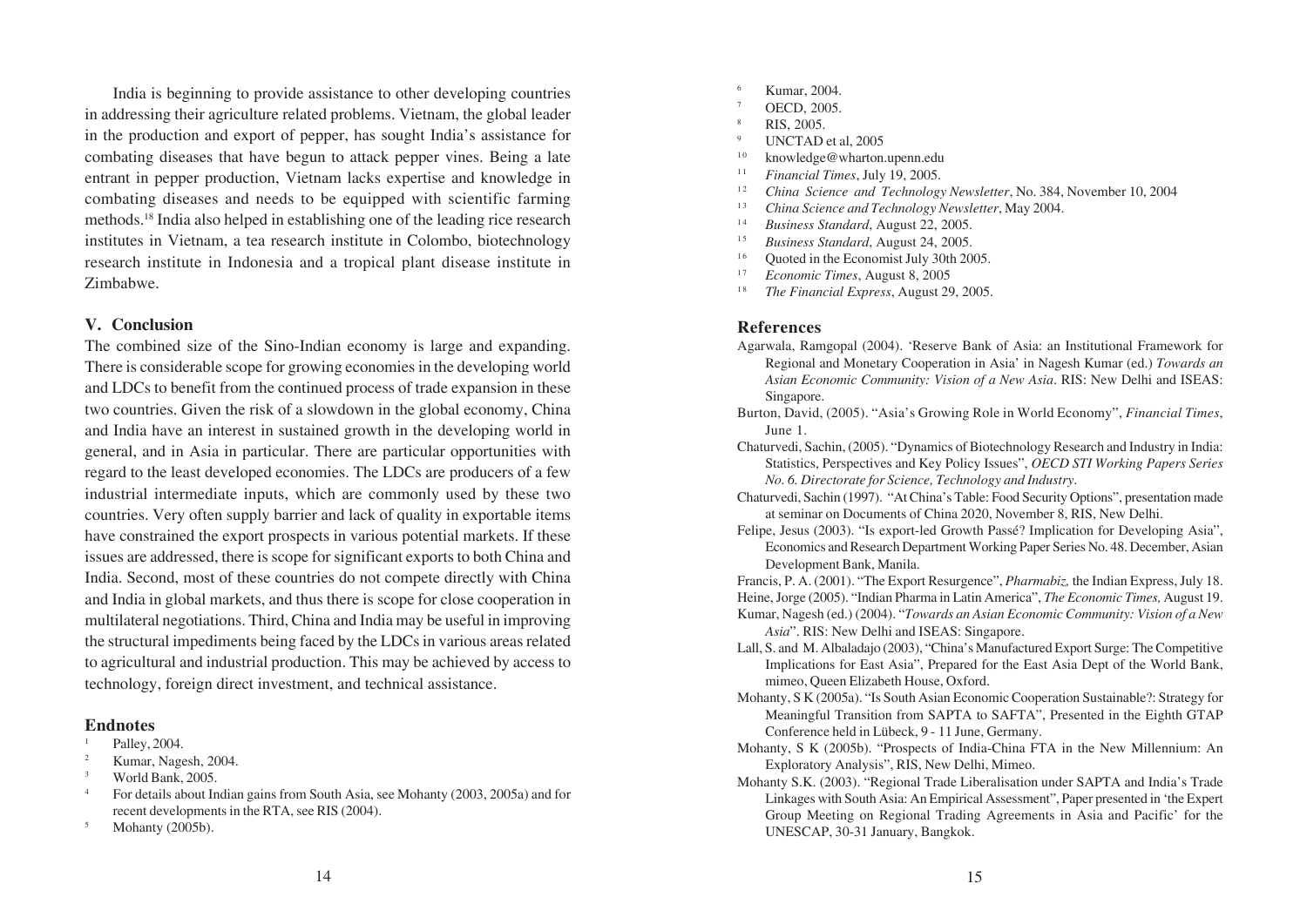- Majumdar, Sumit K. (2005) "India Astride A Supply Side Revolution", *The Hindu Business Line,* August 23.
- OECD (2005). "Economic Survey of China", Organisation for Economic Cooperation and Development, Paris.
- Palley, T I (2004). "External Contradictions of the Chinese Development Model: Why China must Abandon Export-led Growth or Risk of Global Economic Contraction", Working Paper, Political Economy Research Institute, University of Massachusetts, USA.
- Palley, T I (2002). 'A New Development Paradigm Domestic Demand-Led Growth: Why It is Needed and How to make it happened', Foreign Policy in Focus Discussion Paper, http://www.fpif.org/papers/development\_body.html.
- Planning Commission (2003). "S&T in India", in the Eleventh Five year Plan Document", Government of India, New Delhi, India.
- Planning Commission (2002). "Tenth Five Year Plan: 2002-07", Volume I, Government of India, New Delhi.
- RIS (2005). Towards an Employment-Oriented Export Strategy: Some Preliminary Explorations, Research and Information System for Developing Countries, New Delhi.
- RIS (2004). *Future Direction of BIMSTEC: Towards a Bay of Bengal Economic Community*, New Delhi: RIS.
- UNCTAD et al (2005). PCTAS 1998-2002, CD-ROM, Geneva.
- UNSD (2005). Country classification: http://unstats.un.org/unsd/methods/m49/m49.htm, United Nations Statistical Division, Geneva.
- World Bank (2005). World Development Indicators 2005 CD-ROM, World Bank, Washington DC.

# **RIS Discussion Papers**

*Available at* http://www.ris.org.in/risdiscussion\_papers.html

- DP#100-2005 *Towards a Broader Asian Community: Agenda for the East Asia Summit* by Nagesh Kumar
- DP#99-2005 *Biosafety Protocol, International Trade and Agricultural Biotechnology: Policy Inferences for India* by Sachin Chaturvedi and Lian Chawii
- DP#98-2005 *The WTO Negotiations on Industrial Tariffs: What is at Stake for Developing Countries?* by Yilmaz Akyüz
- DP#97-2005 *Non-tariff Barriers Affecting India's Exports* by Rajesh Mehta
- DP#96-2005 *Advancing the ASEAN-India Partnership in the New Millennium* by Ong Keng Yong
- DP#95-2005 *The Search for Regional Architecture: The Role of ASEAN as Strange Attractor* by Djisman S. Simanjuntak
- DP#94-2005 *India-Central Asia Economic Relations: A Report of RIS/CII Seminar*
- DP#93-2005 *Asian Energy Outlook to 2020: Trends, Patterns and Imperatives of Regional Cooperation* by Kokichi Ito, Li Zhidong and Ryoichi Komiyama
- DP#92-2005 *Regional Trade and Investment Architecture in Asia-Pacific: Emerging Trends and Imperatives* by Tiziana Bonapace
- DP#91-2005 *India-East Asia Integration: A Win-Win for Asia* by Mukul G. Asher and Rahul Sen
- DP#90-2005 Strategic Relevance of Asian Economic Integration by Eric Teo Chu Cheow
- DP#89-2005 *China's Role in the Asian Economic Unification Process* by Yao Chao Cheng
- DP#88-2005 *Strategic Approach to Strengthening the International Competitiveness in Knowledge Based Industries: Electronics Industry* by K. J. Joseph
- DP#87-2004 *Regional Cooperation for Poverty Alleviation and Food Security in South Asia* by Sachin Chaturvedi
- DP#86-2004 *Towards a Free Trade Area in South Asia: Charting A Feasible Course for Trade Liberalisation with Reference to India's Role* by Indra Nath Mukherji
- DP#85-2004 *Industrial Restructuring and Export Competitiveness of the Textiles and Clothing Sector in SAARC in the Context of MFA Phase-Out by* Ram Upendra Das